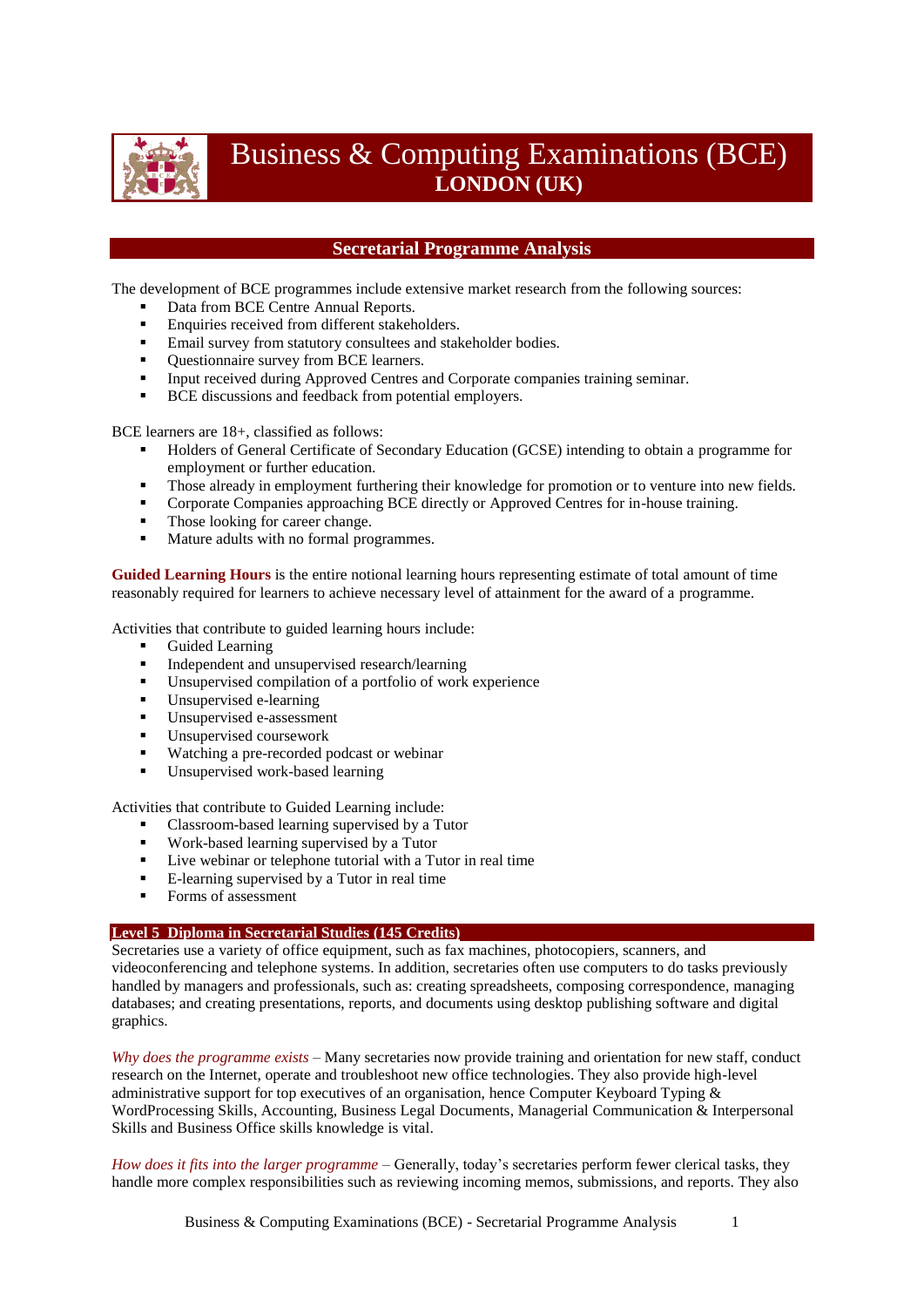prepare agendas and make arrangements for meetings of committees and executive boards, conduct research and prepare statistical reports.

*For who it was designed* – Those who complete the Level 4 Certificate in Business Studies & Internet Technology.

*How it will benefit learners* – Career opportunities include: Receptionists and information clerks; Communications equipment operators and Bookkeepers. This give learners a wide range of opportunities.

#### *Units:*

- Computer Keyboard, Typing & WordProcessing Skills
- Accounting
- Business Legal Documents
- Business Office Skills
- Managerial Communication & Interpersonal Skills

**Computer Keyboard, Typing & WordProcessing Skills** – everybody today be it a CEO or Manager, type their emails, hence having a certain minimum speed and knowing the keyboard layout helps.

**Accounting** - Accounting is the backbone of business. Ethical and professional accounting forms a clear financial image of a business, and allow managers to make informed decisions, keep investors abreast of developments in the business, and check business profitable. Accountancy (profession) or accounting (methodology) is the measurement, disclosure or provision of assurance about financial information that helps managers, investors, tax authorities and other decision makers make resource allocation decisions.

**Business Legal Documents** - To be competitive, it is important to be knowledgeable on a variety of essential business documents, legal forms and agreements used in households and corporate organisations.

**Business Office Skills** - business management skills need to be developed to their full potential if a manager, and therefore an organisation, is to be successful. The famous management guru Peter Drucker made the vital distinction between 'efficient' and 'effective' business skills. Performing an activity swiftly and economically is efficient, while doing the right thing well is effective. The wrong thing, however, is ineffective by definition. Good business management skills guide you towards the right goals, and achievement of those will be highly effective.

**Managerial Communication & Interpersonal Skills** – Managers spent most of their times solving staff and organisational problems, intermediating or addressing delegates. Only if proper communication channels are followed will Managers' responsibilities be effective.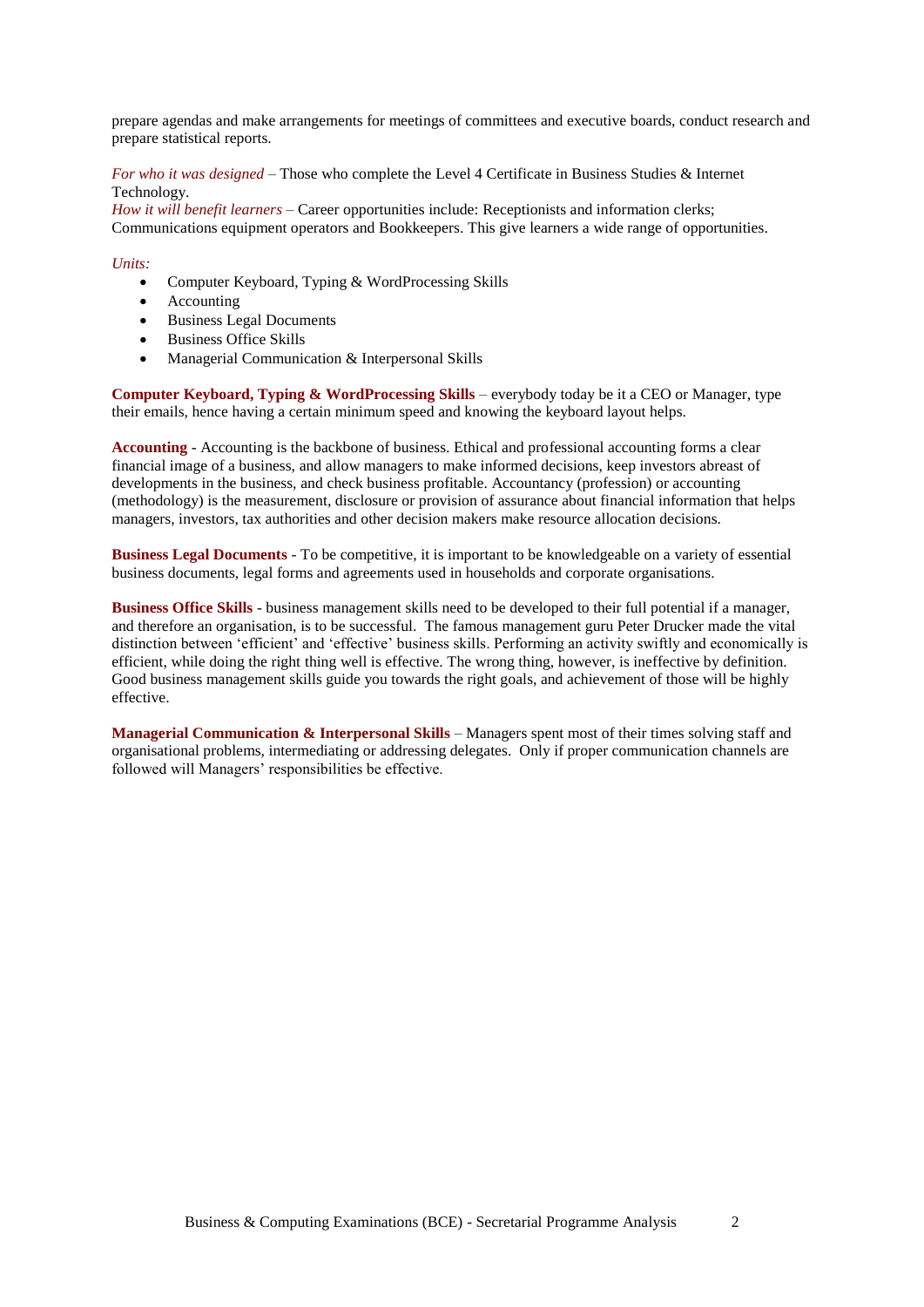| Unit                               | <b>Pre-requisite</b>   | <b>Core-requisite</b>              | <b>Guided</b><br><b>Learning</b><br><b>Hours</b> | <b>Number</b><br>of<br><b>Credits</b> |
|------------------------------------|------------------------|------------------------------------|--------------------------------------------------|---------------------------------------|
| Computer Keyboard,                 | <b>Basic business</b>  | A pass or higher in Certificate in | 360                                              | 36                                    |
| Typing $&$                         | knowledge.             | Business Studies or equivalence.   |                                                  |                                       |
| <b>WordProcessing Skills</b>       |                        |                                    |                                                  |                                       |
| Accounting                         | Basic knowledge of     | A pass or higher in Certificate in | 200                                              | 20                                    |
|                                    | Accounting Principles. | Business Studies or equivalence.   |                                                  |                                       |
| <b>Business Office Skills</b>      | <b>Basic business</b>  | A pass or higher in Certificate in | 280                                              | 28                                    |
|                                    | knowledge.             | Business Studies or equivalence.   |                                                  |                                       |
| <b>Business Legal</b>              | <b>Basic business</b>  | A pass or higher in Certificate in | 220                                              | 22                                    |
| Documents                          | knowledge.             | Business Studies or equivalence.   |                                                  |                                       |
| Managerial                         | <b>Basic business</b>  | A pass or higher in Certificate in | 200                                              | 20                                    |
| Communication $&$                  | knowledge.             | Business Studies or equivalence.   |                                                  |                                       |
| Interpersonal Skills               |                        |                                    |                                                  |                                       |
| Coursework (Project) for all units |                        |                                    | 190                                              | 19                                    |

| <b>Rules of combination:</b> | All units are mandatory |  |  |  |
|------------------------------|-------------------------|--|--|--|
| Age Group:                   | $18+$                   |  |  |  |
| <b>Programme Type:</b>       | Vendor/Industry         |  |  |  |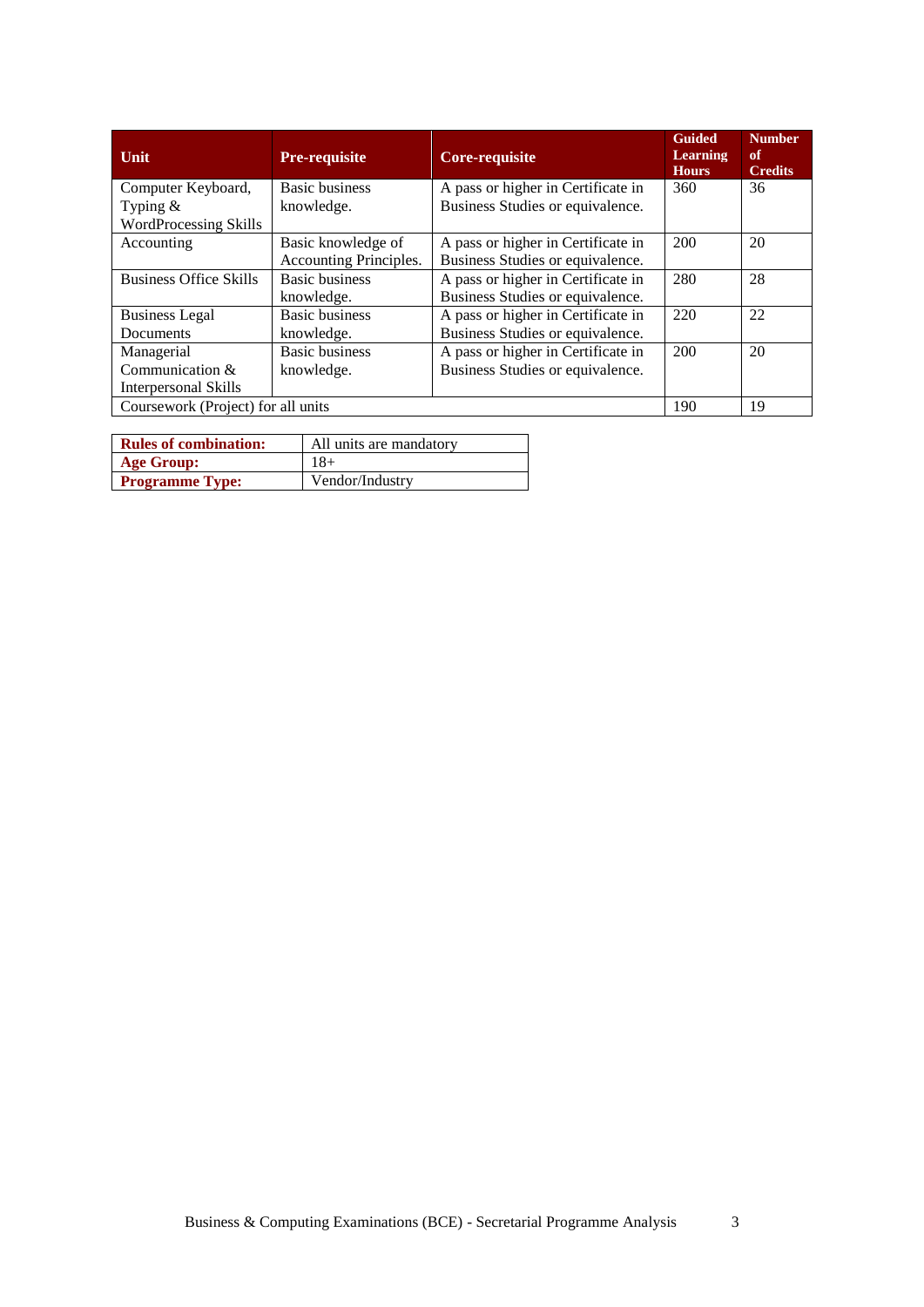|                                         | $\sim$                                  |                |                 |                    | <b>Notional Learning Hours</b> |                   |                   |                  |
|-----------------------------------------|-----------------------------------------|----------------|-----------------|--------------------|--------------------------------|-------------------|-------------------|------------------|
|                                         | <b>Unit Titles</b>                      | <b>Credits</b> | <b>Guided</b> / | <b>Independent</b> | <b>Research</b>                | <b>Assessment</b> | <b>Coursework</b> | <b>Total</b>     |
|                                         |                                         |                | <b>Contact</b>  | <b>Learning</b>    | <b>Activities /</b>            | (self/class)      |                   |                  |
|                                         |                                         |                | <b>Learning</b> |                    | <b>Group Work</b>              |                   |                   |                  |
| <b>Microsoft Word (Word Processing)</b> |                                         |                |                 |                    |                                |                   |                   |                  |
|                                         | [see Diploma in Information Technology] |                |                 |                    |                                |                   |                   |                  |
|                                         |                                         |                |                 |                    |                                |                   |                   |                  |
|                                         | <b>Keyboard Typing</b>                  |                |                 |                    |                                |                   |                   |                  |
| 01                                      | Keyboard setup and key functions        | 2.0            |                 | $\sigma$           | 2                              |                   |                   | 20               |
| 02                                      | <b>Keyboard letters</b>                 | 2.0            |                 | h                  | 2                              | ⌒                 |                   | 20               |
| 03                                      | Typing speed and accuracy               | 2.0            |                 |                    |                                |                   |                   | 20               |
| 04                                      | Formatting attributes to text           | 2.0            |                 | n                  | $\sim$                         | ⌒                 |                   | 20               |
| 04                                      | Numbers and special characters          | 2.0            |                 | n                  | ◠<br>∠                         | ◠                 |                   | 20               |
| 05                                      | Creating business official documents    | 2.0            |                 | n                  | ∠                              | ∠                 |                   | 20               |
| 06                                      | Creating tables in word                 | 2.0            |                 | n                  | $\sim$<br>∠                    | ⌒<br>∠            |                   | 20               |
| 07                                      | Creating business legal documents       | 2.0            |                 | h                  | $\overline{2}$                 | ⌒                 |                   | $\underline{20}$ |
|                                         |                                         | <b>14.0</b>    | 56              |                    |                                |                   |                   | 140              |

**Computer Keyboard, Typing and WordProcessing Skills Learning Hours Information Sheet**

**Accounting Learning Hours Information Sheet**

[see Diploma in BA & Computer Systems]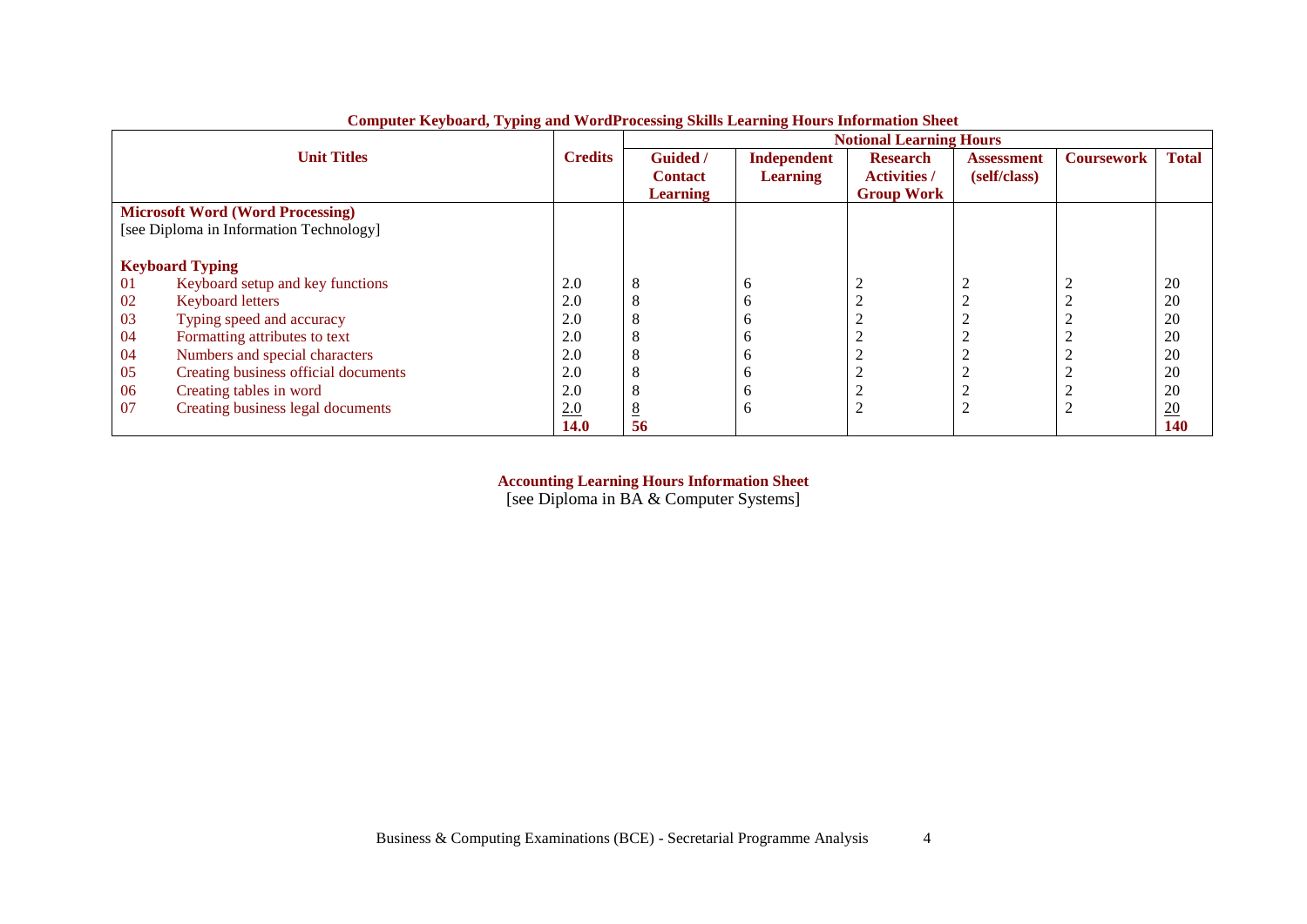|                    |                                           |                | <b>Notional Learning Hours</b> |                 |                     |                   |                   |                  |  |
|--------------------|-------------------------------------------|----------------|--------------------------------|-----------------|---------------------|-------------------|-------------------|------------------|--|
| <b>Unit Titles</b> |                                           | <b>Credits</b> | <b>Guided</b> /                | Independent     | <b>Research</b>     | <b>Assessment</b> | <b>Coursework</b> | <b>Total</b>     |  |
|                    |                                           |                | <b>Contact</b>                 | <b>Learning</b> | <b>Activities</b> / | (self/class)      |                   |                  |  |
|                    |                                           |                | <b>Learning</b>                |                 | <b>Group Work</b>   |                   |                   |                  |  |
| 01                 | Office equipment overview                 | 2.0            |                                | h               |                     |                   |                   | 20               |  |
| 02                 | Internal and external communication       | 2.0            |                                |                 |                     |                   |                   | 20               |  |
| 03                 | Document management                       | 2.0            |                                |                 |                     |                   |                   | 20               |  |
| 04                 | Customer service and support skills       | 2.0            |                                |                 |                     |                   |                   | 20               |  |
| 05                 | Reception customer service                | 2.0            |                                |                 |                     |                   |                   | 20               |  |
| 06                 | <b>Business structures</b>                | 2.0            |                                |                 |                     |                   |                   | 20               |  |
| 07                 | Occupational workplace health and safety  | 2.0            |                                |                 |                     |                   |                   | 20               |  |
| 08                 | Career development plan                   | 2.0            |                                |                 |                     |                   |                   | 20               |  |
| 09                 | Creativity, innovation and change         | 2.0            |                                |                 |                     |                   |                   | 20               |  |
| 10                 | Group teamwork                            | 2.0            |                                |                 |                     |                   |                   | 20               |  |
| 11                 | <b>Business travel</b>                    | 2.0            |                                |                 |                     |                   |                   | 20               |  |
| 12                 | Financial records and managing petty cash | 2.0            |                                |                 |                     |                   |                   | 20               |  |
| 13                 | Business banking policies and procedures  | 2.0            |                                | n               |                     |                   |                   | 20               |  |
| 14                 | Ordinary and electronic mail              | 2.0            |                                | h               |                     |                   |                   | $\underline{20}$ |  |
|                    |                                           | 28.0           | 112                            |                 |                     |                   |                   | 280              |  |

## **Business Office Skills Learning Hours Information Sheet**

### **Business Legal Documents Learning Hours Information Sheet**

|    |                                       |                | <b>Notional Learning Hours</b> |                 |                     |                   |                   |                 |  |
|----|---------------------------------------|----------------|--------------------------------|-----------------|---------------------|-------------------|-------------------|-----------------|--|
|    | <b>Unit Titles</b>                    | <b>Credits</b> | <b>Guided</b> /                | Independent     | <b>Research</b>     | <b>Assessment</b> | <b>Coursework</b> | <b>Total</b>    |  |
|    |                                       |                | <b>Contact</b>                 | <b>Learning</b> | <b>Activities</b> / | (self/class)      |                   |                 |  |
|    |                                       |                | <b>Learning</b>                |                 | <b>Group Work</b>   |                   |                   |                 |  |
| 01 | <b>Business documents</b>             | 2.0            | Λ                              |                 |                     |                   |                   | 20              |  |
| 02 | Company registration process          | 2.0            |                                |                 |                     |                   |                   | 20              |  |
| 03 | <b>Employment contracts and forms</b> | 2.0            | Ω                              |                 |                     |                   |                   | 20              |  |
| 04 | Personal relationship documents       | 2.0            |                                |                 |                     |                   |                   | 20              |  |
| 05 | Domestic and consumer documents       | 2.0            |                                |                 |                     |                   |                   | 20              |  |
| 06 | Financial agreement legal documents   | 2.0            |                                |                 |                     |                   |                   | 20              |  |
| 07 | IT contracts and software agreements  | 2.0            |                                |                 |                     |                   |                   | 20              |  |
| 08 | Partnership documents                 | 2.0            |                                |                 |                     |                   |                   | 20              |  |
| 09 | Power of attorney                     | 2.0            | Λ                              |                 |                     |                   |                   | 20              |  |
| 10 | Property letting legal documents      | 2.0            |                                |                 |                     |                   |                   | 20              |  |
| 11 | Legal Wills                           | 2.0            |                                |                 |                     |                   |                   | $\overline{20}$ |  |
|    |                                       | <b>22.0</b>    | 88                             |                 |                     |                   |                   | 220             |  |